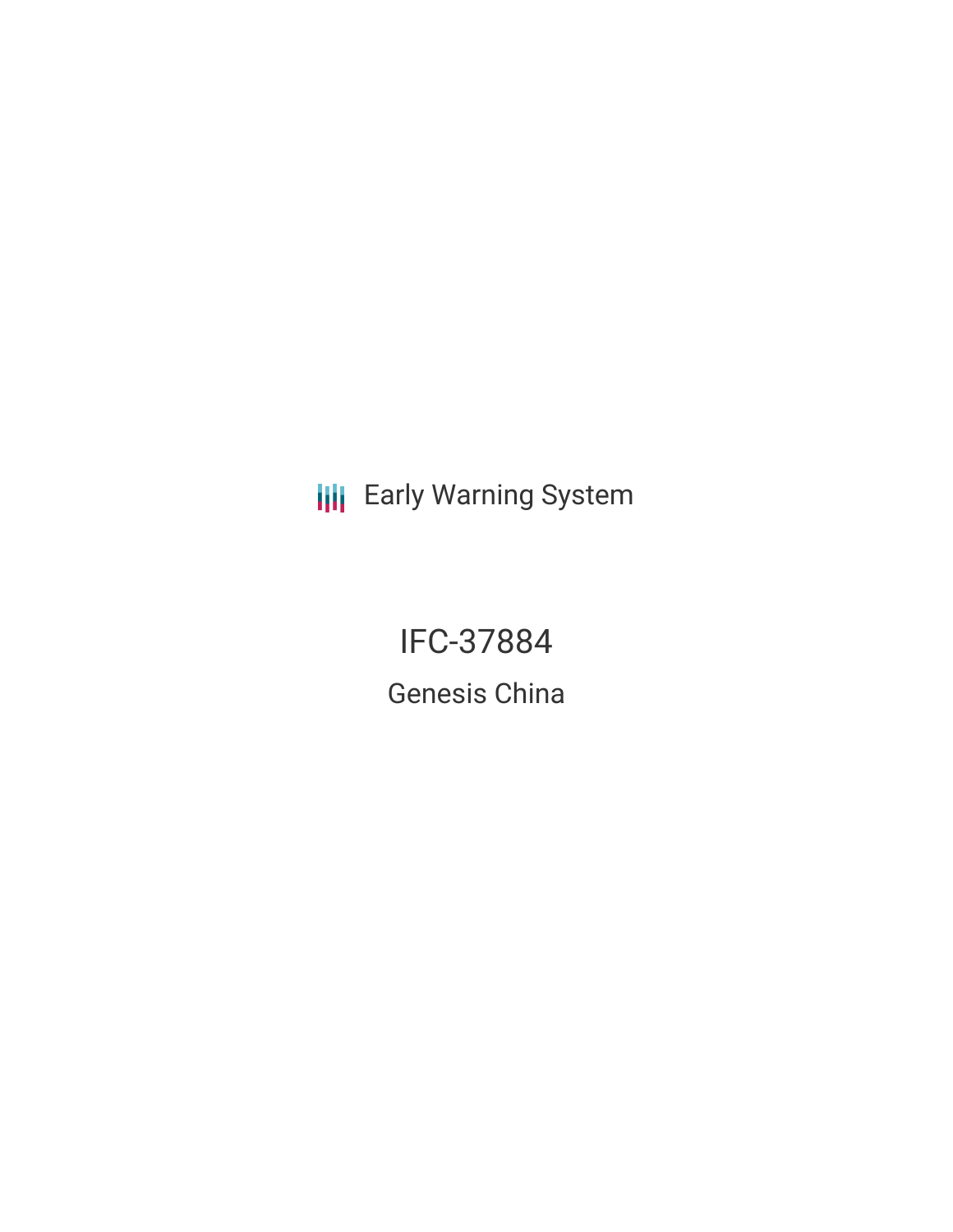# **Quick Facts**

| <b>Countries</b>               | China                                   |
|--------------------------------|-----------------------------------------|
| <b>Financial Institutions</b>  | International Finance Corporation (IFC) |
| <b>Status</b>                  | Approved                                |
| <b>Bank Risk Rating</b>        | FI                                      |
| <b>Voting Date</b>             | 2016-01-11                              |
| <b>Borrower</b>                | <b>GENESIS CAPITAL LTD</b>              |
| <b>Sectors</b>                 | Finance                                 |
| <b>Investment Type(s)</b>      | Equity                                  |
| <b>Investment Amount (USD)</b> | \$25.00 million                         |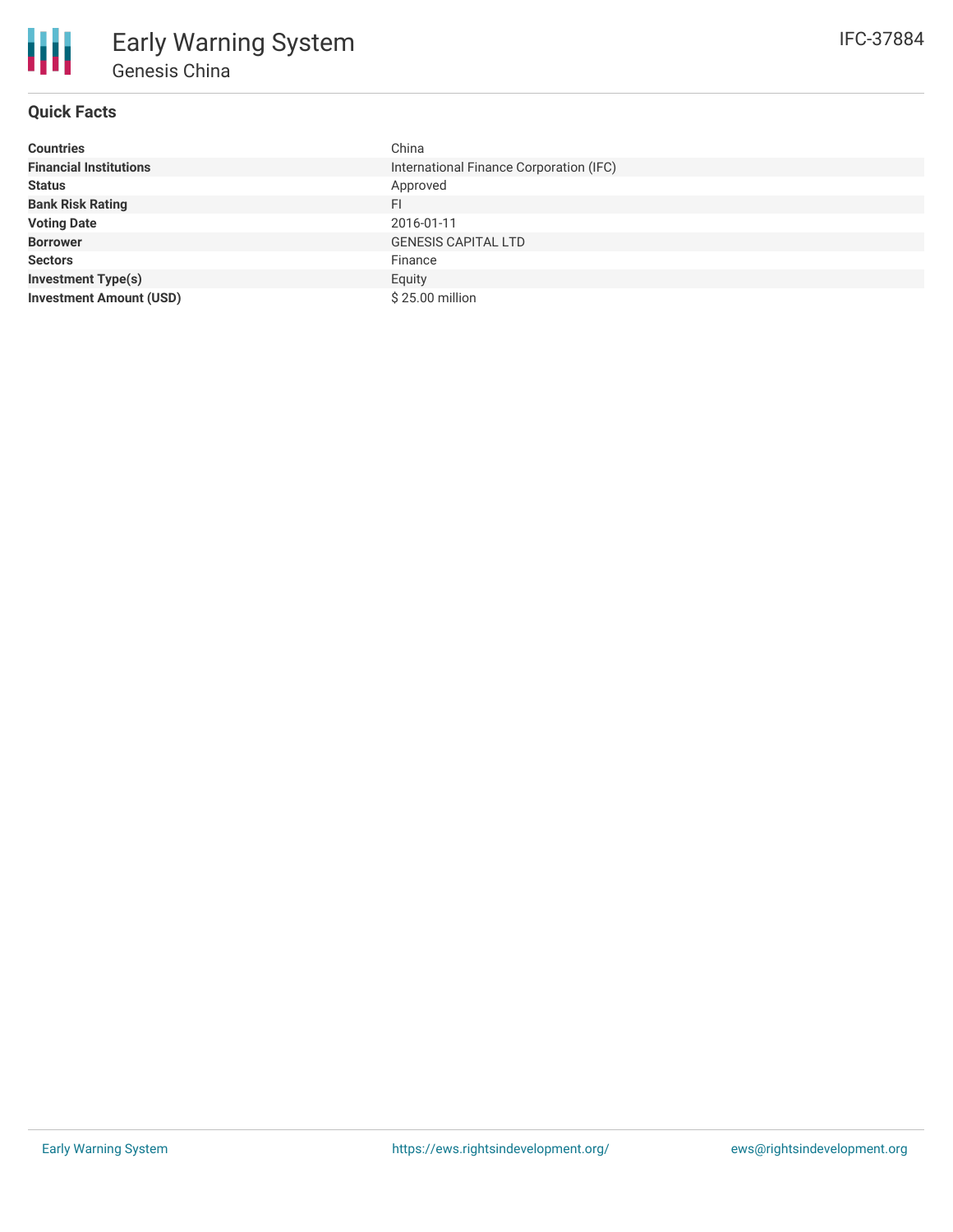

# **Project Description**

This project finances an investment in Genesis Capital I LP, a private equity fund which focuses on TMT investments in China and aims to provide capital to growth stage internet technology companies.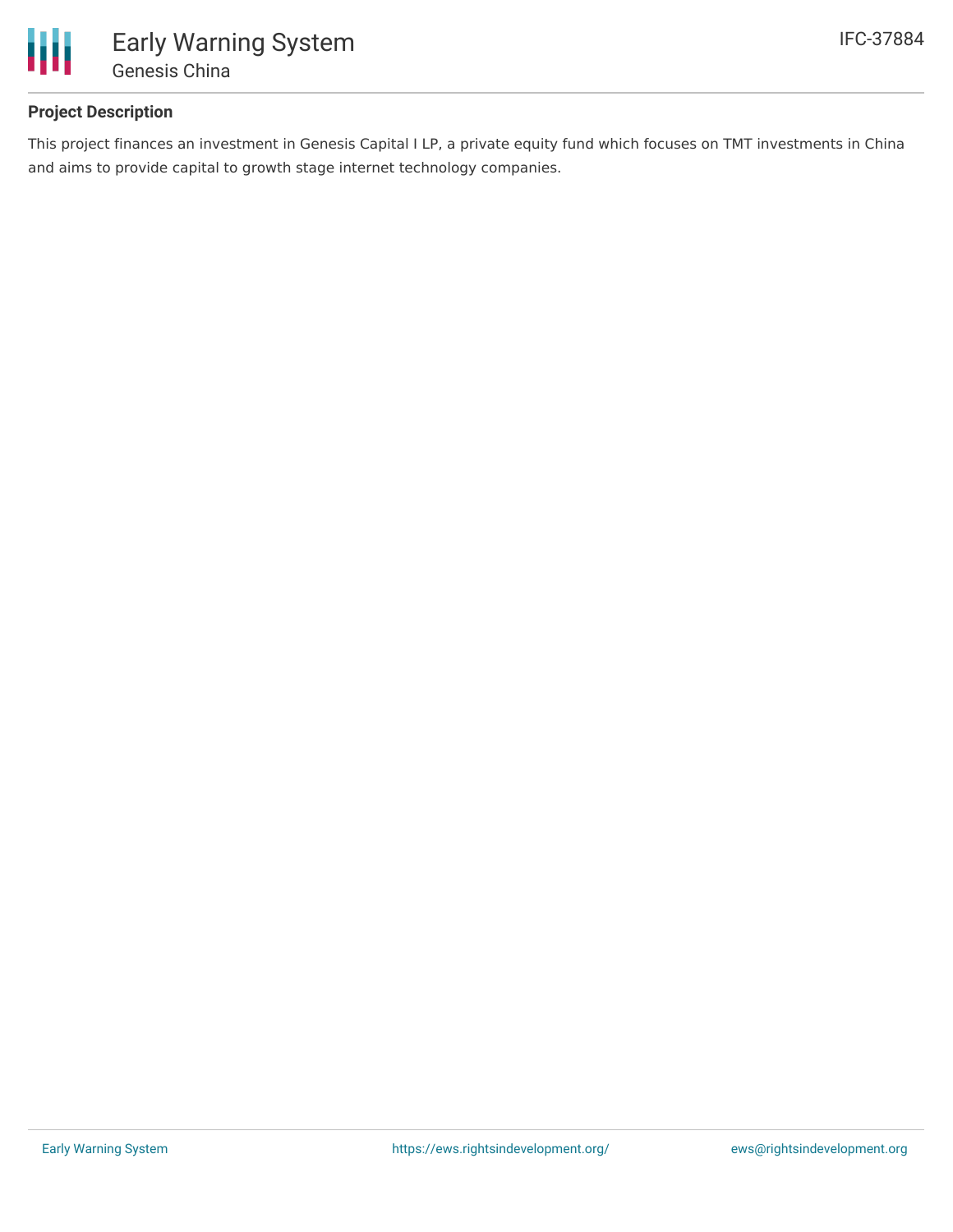## **Investment Description**

• International Finance Corporation (IFC)

IFC would be investing in Genesis Capital I LP, a private equity fund, with established institutional investors.

#### **Financial Intermediary**

Financial Intermediary: A commercial bank or financial institution that receives funds from a development bank. A financial intermediary then lends these funds to their clients (private actors) in the form of loans, bonds, guarantees and equity shares. Financial intermediaries include insurance, pension and equity funds. The direct financial relationship is between the development bank and the financial intermediary.

- [Genesis](file:///actor/1241/) Capital I LP (Financial Intermediary)
- [Genesis](file:///actor/1240/) Capital Ltd. (Financial Intermediary)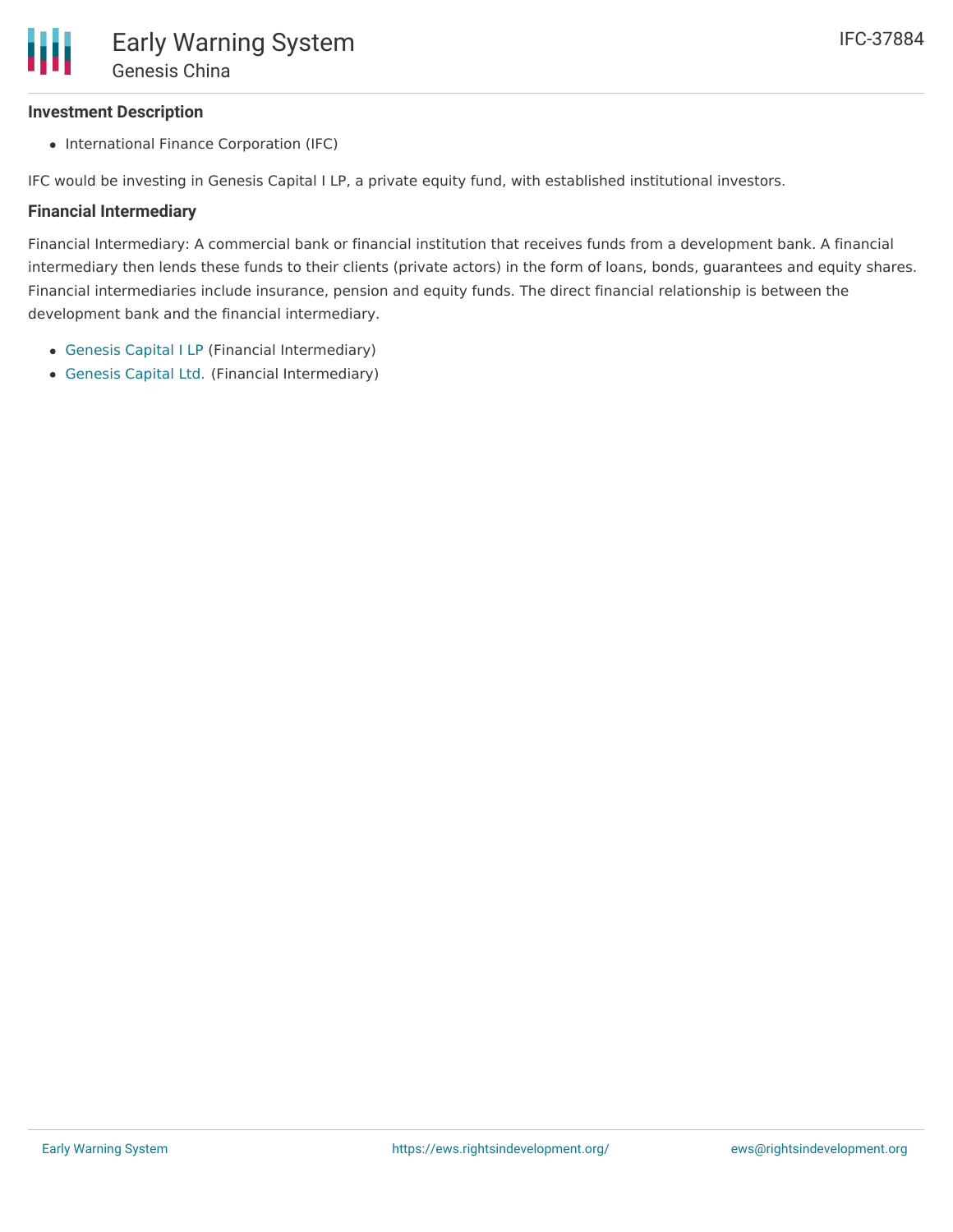

## **Private Actors Description**

Genesis Capital I LP is a private equity fund which focuses on TMT investments in China. The Fund aims to provide capital to growth stage internet technology companies. IFC would be investing in the Fund with established institutional investors.

The Fund will be managed by Genesis Capital Ltd, an independent fund manager incorporated in the Cayman Islands as an exempted company with limited liability, established by Richard Peng in 2015.